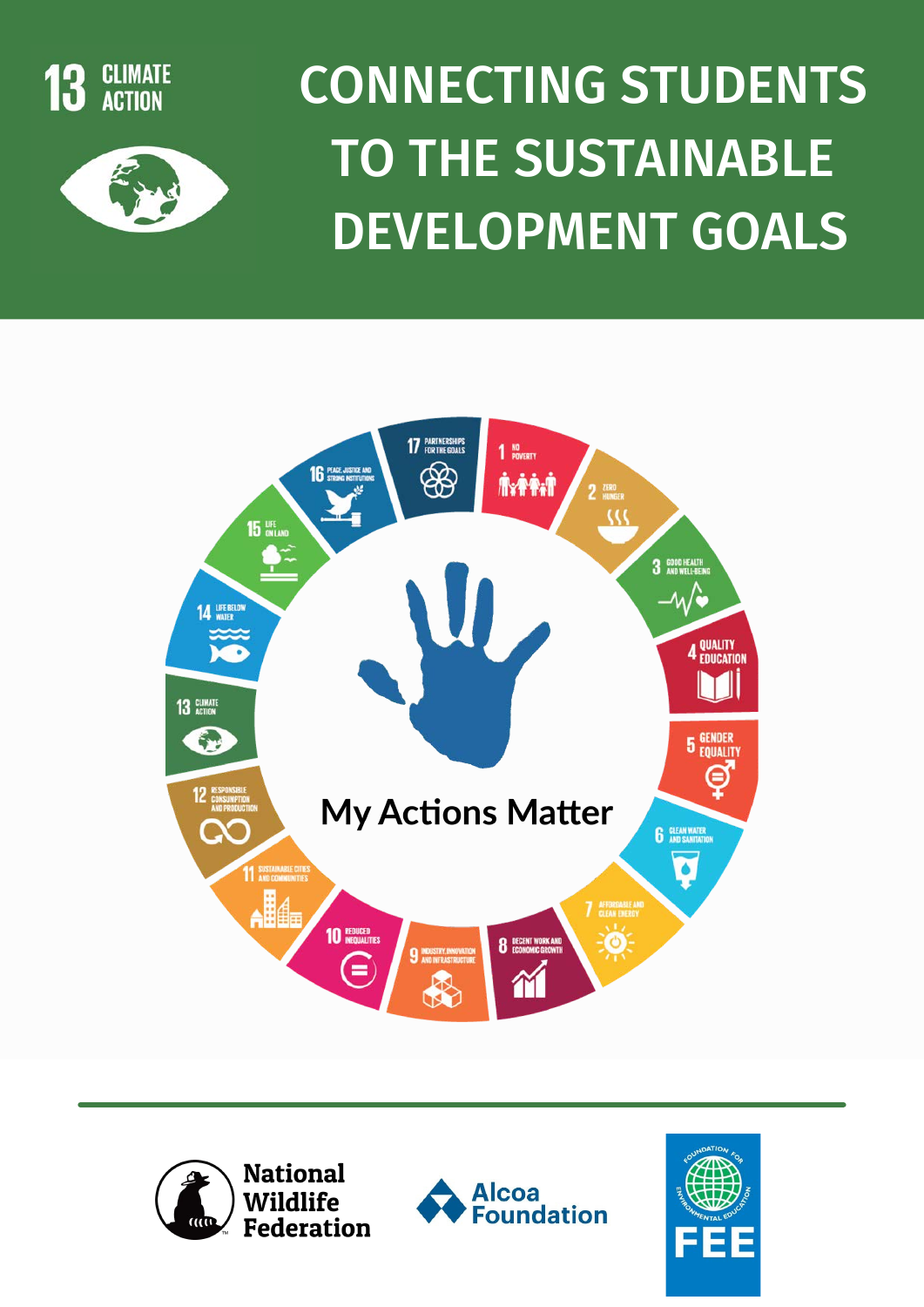#### **Subject**

Science and Math

#### **Materials**

computer, internet connectivity, notebook, pen/pencil, chart/butcher paper, art supplies

#### **Focus**

#### **Unit Duration**

Goal 13: Climate Action

10 days + ongoing opportunities for climate action

#### **Time Recommendation**

- Using 50 minutes as a class period see the lesson summaries for time recommendations.
- (+) Some activities require research and actions to be taken outside of the school day

#### **Summary**

This guide assumes three things:

- Student's hope for an equitable and just future is affirmed;
- Student's solutions are boundary-free and ambitious, and
- Students are given the agency to explore, investigate, model, and implement climate actions.

Students will identify how our climate is changing and the effects of a changing climate, and define climate adaptations. Use the school grounds as a laboratory for learning small groups will choose a climate adaptation to investigate, model, and implement where possible.

#### **Big Ideas**

- The climate is changing.
- Humans are adapting their environments to a changing climate.

#### **Academic Vocabulary**

advocate, cause and effect, climate, climate adaptation, equity, infrastructure, justice, resilience

#### **Activity 1: Redacted | 1-2 periods or 1 period + homework**

Students will read an article on climate change, covering answers to questions like "Why is the Earth Warming?" and "What Can I Do?". Next students will learn about redaction poetry and use redaction to create poetry using their climate change article.

#### **Activity 2: Illustrating Goal 13 | 1-2 periods or 1 period + homework**

Students will read the Sustainable Development Goal 13, Climate Action, and illustrate it based on their interpretation. Their illustration can be a physical drawing or take any form of art or written narrative.

#### **Activity 3: How Might We... | 1 period**

Students will work in small groups to brainstorm current climate issues locally or that they have prior knowledge of. Then they will choose one problem to rewrite as a question and brainstorm solutions. This practice will be used again in Activity 4: Climate Adaptations for a Resilient Schoolyard and will be used as the foundation for each group's project.

#### **Activity 4: Climate Adaptations Bingo | 5 periods + time to finish model**

This activity is divided into five parts. Each day has students work in groups to complete a task.

- Day 1: Defining academic vocabulary and setting the table for the week.
- Day 2: Identify the problem. This will be each group's focus for the during of the project.
- Day 3: Idea Beetle. Students will use this strategy to define their project and flesh out its parts.
- Day 4: Storyboard. Students will use this activity to generate sketches and some draft language that will further reveal their project plans and prepare them for creating their model.
- Day 5: Create a model that best represents their climate adaption in action and together, speak to whom the adaptation benefits and why the adaptation is needed.

#### **Activity 5: Hope | 1-2 periods or 1 period + homework**

Students will learn about and view observational art. Then using the previous activities, they will each create a piece of observational art. The message in this art is one of hope., a hopeful climate message for the not-so-distant future.

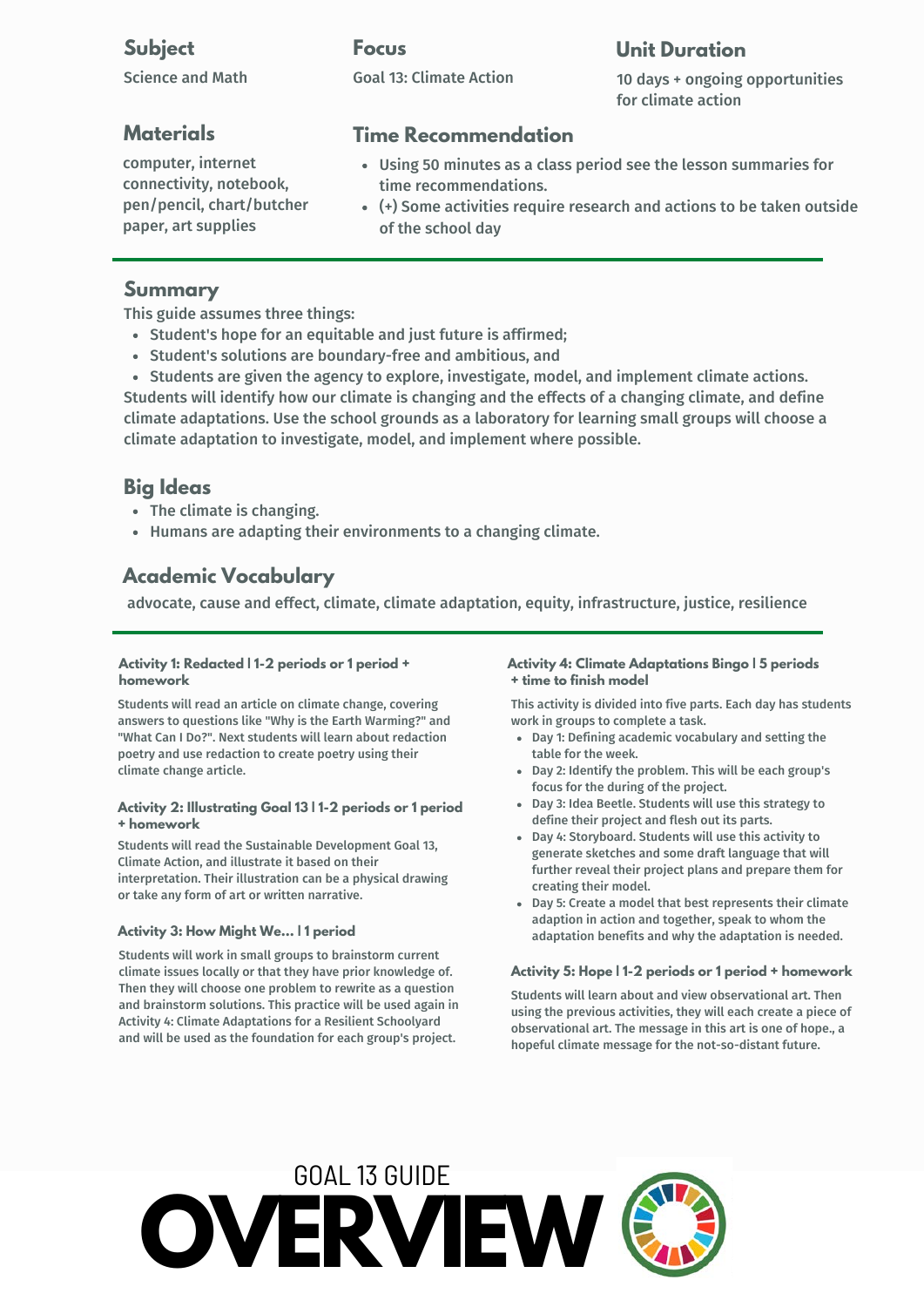

Teacher Page: What are the Sustainable Development Goals and Why I Should Teach Them PAGE 1

Student Page | Activity 1 Redacted

PAGE 4

Student Page | Activity 2 Ilustrating Goal 13: Climate Action PAGE 5

Student Page | Activity 3 How Might We...

PAGE6

Student Page | Activity 4 Climate Adaptations for a Resilient **Schoolyard** PAGF<sub>7</sub>

Student Page | Activity 5 Hope PAGE 14



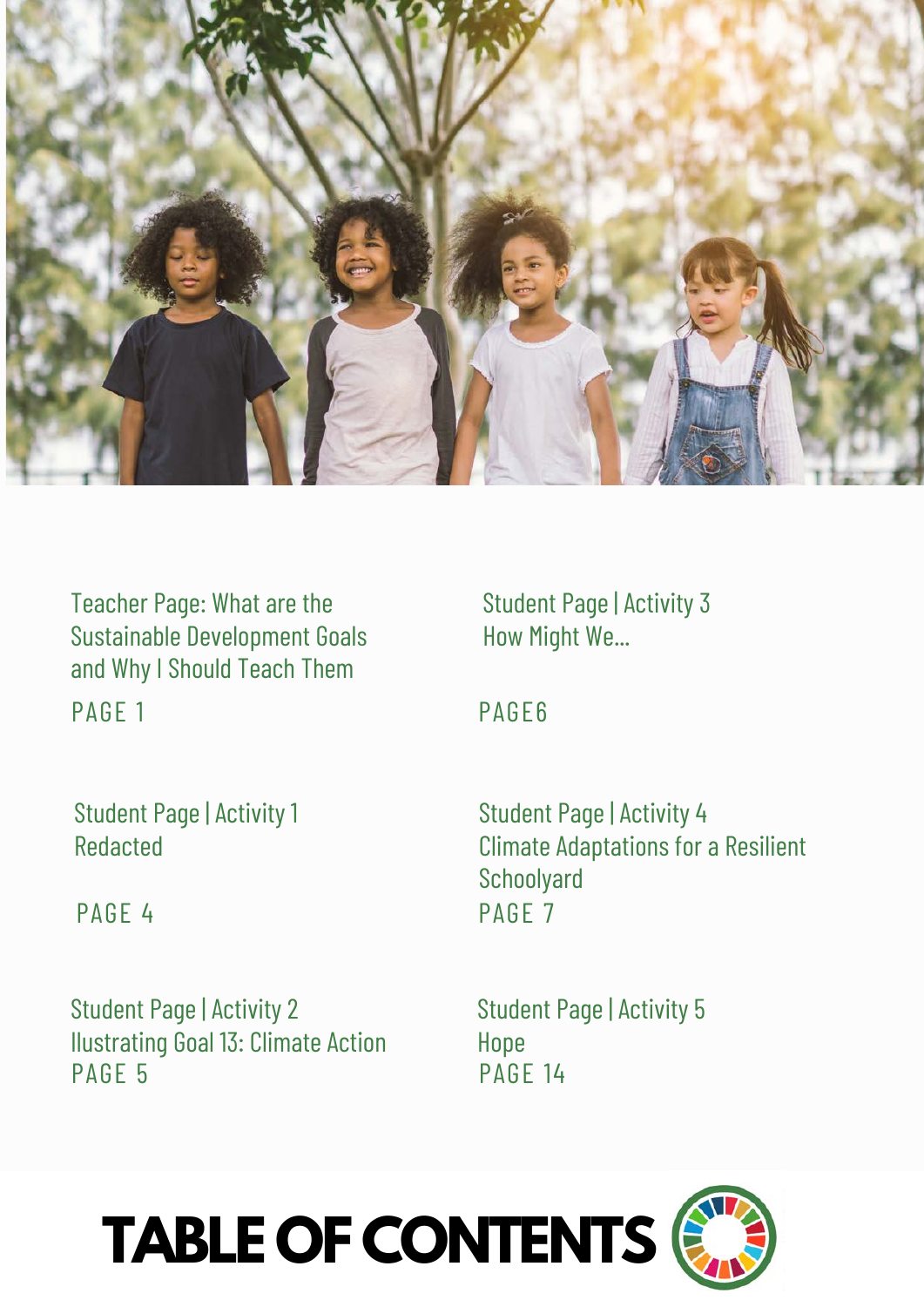# **GOALS** The Sustainable Development



**There are two aspects to learning sustainability – learning about the issue and engaging with the issue. Hands-on engagement with the issue helps develop the skills to take up a given problem and attempt to solve it with a positive growth mindset. ~Handprints: Positive Actions for the SDGs**

## **What are the Sustainable Development Goals (SDGs)?**

The Global Goals are the blueprint for achieving a better and more sustainable future for all. They address the global challenges we face, including poverty, inequality, climate change, environmental degradation, and peace and justice. $^{\rm 1}$  They aim to secure a sustainable, peaceful, prosperous, and equitable life on Earth for everyone now and in the future. The Goals are linked to each other and are interdependent in one or more ways.

This guide focuses on Goal 4 Quality Education and Target 4.7 and Goal 13 Climate Action and Target 3.3.

Goal 4 | Ensure inclusive and equitable quality education and promote lifelong opportunities for all. Target 4.7 | By 2030, ensure that all learners acquire the knowledge and skills needed to promote sustainable development, including, among others, through education for sustainable development and sustainable lifestyles, human rights, gender equality, promotion of a culture of peace and non-violence, global citizenship and appreciation of cultural diversity and culture's contribution to sustainable development

Goal 13 | Take urgent action to combat climate change and its impacts Target 3.3 | Improve education, awareness-raising, and human and institutional capacity on climate change mitigation, adaptation, impact reduction, and early warning.

[1 | https://www.un.org/sustainabledevelopment/sustainable-development-goals/](https://www.un.org/sustainabledevelopment/sustainable-development-goals/)  <u>Source: [https://sdgs.un.org/goals](https://en.unesco.org/themes/education/sdgs/material)</u> **12.1 million and the contract of the contract of the contract of the contract of the contract of the contract of the contract of the contract of the contract of the contract of the cont**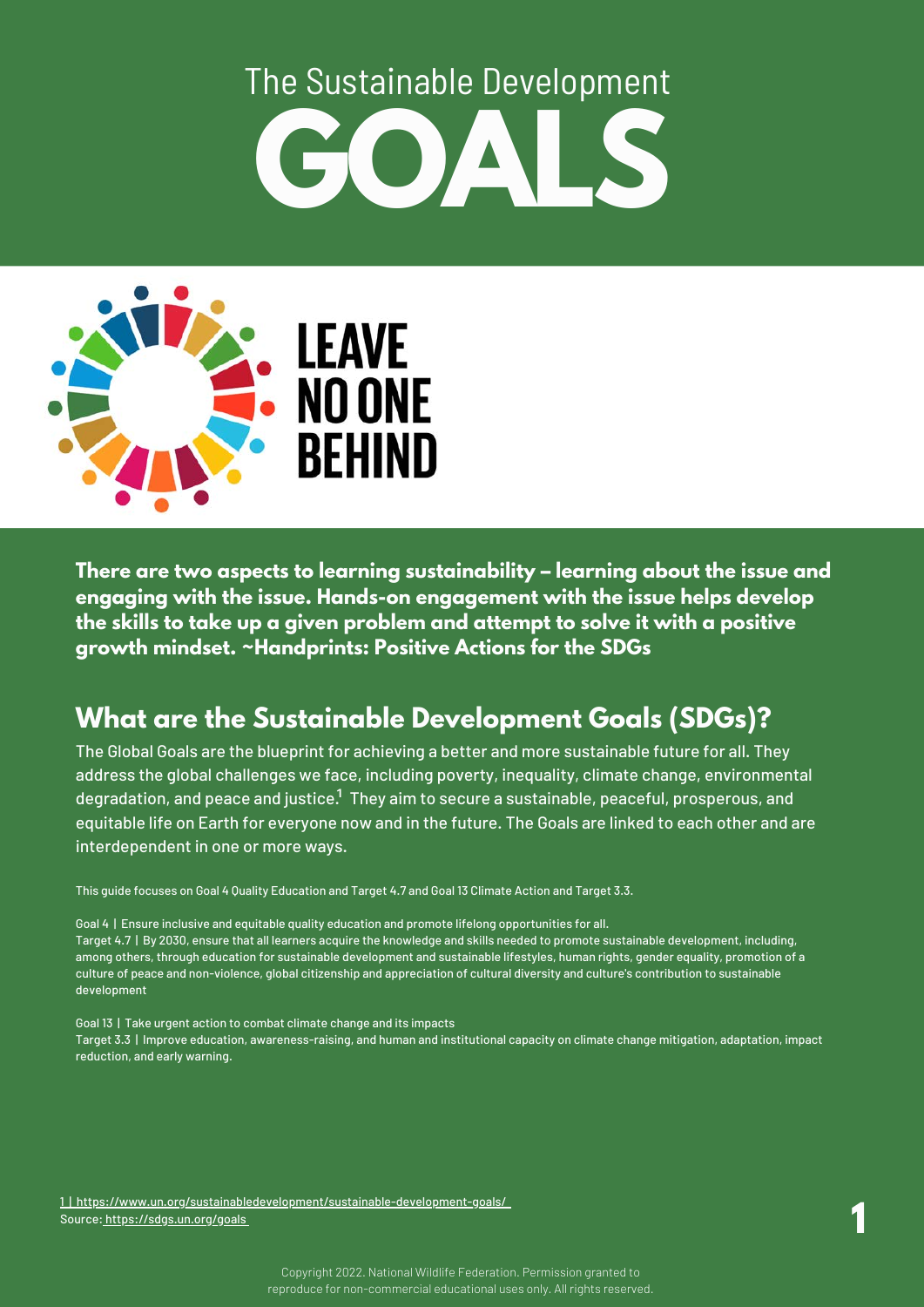

## **Why Teach the SDGs?**

Teaching the goals will support the knowledge, skills, attitudes and values necessary to address sustainable development challenges. And educating for sustainable development empowers everyone to make informed decisions in favor of environmental integrity, economic viability and a just society for present and future generations.<sup>2</sup>

## **Handprints: Leading with Hope** 3

The way environmental issues are often projected can generate anxiety that makes problems hard for many people, particularly children, to ponder and lead to despair. The messages of catastrophic and frequent adverse global events attributed to an issue like climate change often create a sense of helplessness and apathy (Box 1). The issues generate feelings of guilt intent to act, but the overwhelming scale of the problems creates doubts of self-efficacy and leaves little room to get involved in problem-solving. This results in people often leaving the action at the doors of governments and corporations to manage.

Sustainability problems should not be presented to youth in a way that causes worry and anxiety. It should not lead to children feeling helpless to find solutions. There is a great need to create and center hope, courage, and commitment, uplifting the belief that every action matters. One way to ease anxiety is to show prospects for a future that is possible given achievable actions at the individual level. There is a need to empower youth to go beyond personal consumer decisions and strive for genuine social responsibility – transforming individual decisions into practical outcomes.

A child's personality is shaped when their vision of the future is built on the foundation of a positive

attitude growth mindset towards themselves and the world around them. Children have an innate ability to explore the world and love engaging in life's experiences. A culture of positive thinking for students should be the ultimate goal for any educational institution. The importance of positive action is also emphasized by Jeffrey (2011), "the ability to be constructive in the change process at a societal level determines an individual's action competence." Action competence is defined as "an individual's capacity to critically select and conduct possible actions that may solve societal problems through democratic mechanisms" (Odabaşı, Kurt, et al., 2011). Developing this skill set stops one from dwelling on bad things in life.

The other aspect of positive action is an appreciative inquiry that looks at finding a solution using the resources at hand instead of focusing on the things that are not working well. Consistent exploration of new possibilities creates confident attitudes that better support meeting uncertain challenges. This is consistent with a growing body of research on the constructive effects of positive thinking and a growth mindset. Positive emotions, like all emotions, arise from how we interpret events and ideas as they unfold. Another practical consequence of positive thinking is enhanced creativity and innovations.

[2 | https://en.unesco.org/themes/education/sdgs/material](https://en.unesco.org/themes/education/sdgs/material) **2** [3 | Handprints: Positive Actions for the SDGs https://bit.ly/FEEHandprints](https://bit.ly/FEEHandprints)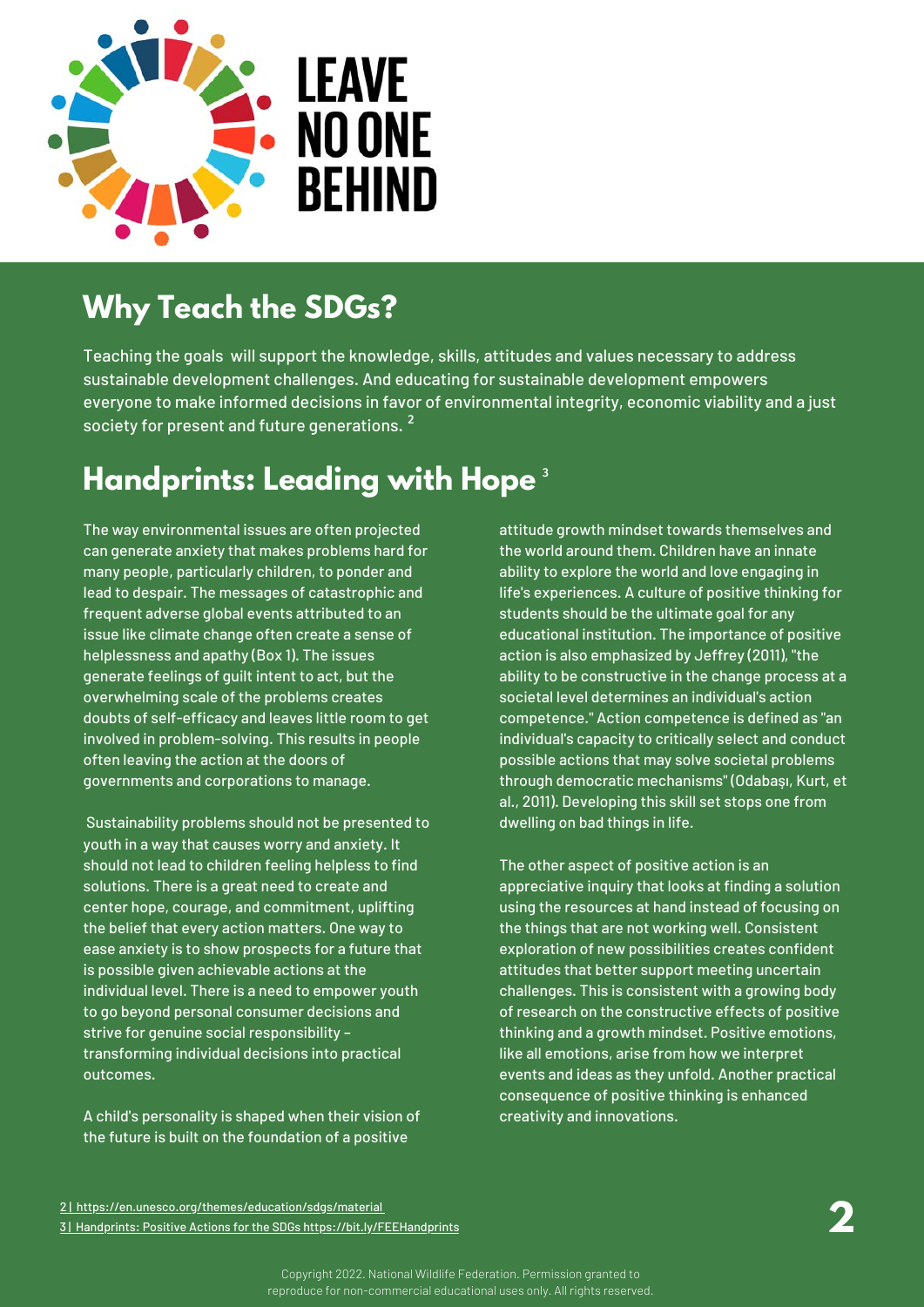

Activities are not simplistic or superficial ideas but profound learning opportunities reflecting real problems. These opportunities help develop problem-solving skills that are an amalgamated outcome of being able to make an inquiry or ask critical questions, critical analysis, reflection, and a vision for a future shaped through individual and collective action. SDGs as an aspirational concept and the belief in positive actions (through self-efficacy and student funds of knowledge) bring in engagement – a better alternative to using fear and moral imperative to act, which draws attention, but can demotivate people to participate.

The handprint is a concept that is being used to symbolize positive action. Environmental issues have become part of daily life, and there is a critical need to practice positive, sustainable actions. Actions are intentional, and so is a handprint. Experiences and actions are very closely linked. Without action competence, one cannot become rich in experiences, which can help to qualify action competence. Launched in 2007 by Centre for Environment Education (CEE) at UNESCO's 4th International Conference on Environmental Education held at Ahmedabad, India, the handprint represents the belief that we can make a difference through individual and collective action to solve the environmental problems. The handprint concept captures the energy young people see in themselves and their desire to do things for a better future.

Teaching about the environment and sustainability has to be forward-looking, focused on helping students embrace the positive while engaging with the challenges the planet faces now and preparing for the future. The importance of a positive growth mindset for students lies in the fact that they are the future of any nation. Their thinking towards life must be built on the grounds of a positive spirit where there is only hope for the best and no despair for the worst. A positive growth mindset is essential for laying the foundation of a prosperous and peaceful life.

Box 1. Gaining Public Attention But With Negative Consequences

- First, individuals are likely to become desensitized to the message like any stimulus. The public has a limited carrying capacity and a finite pool of worry, especially when confronted with extreme and immediate economic threats and risks.
- Second, dramatizing climate change, in terms of the most extreme impacts and using exaggerated imagery, risks damaging trust in the messenger, be it environmentalists, scientists, political leaders, or the media.
- Third, and perhaps most importantly, when individuals are confronted with messages that present risks perceived beyond their control, they cope psychologically with that risk by engaging in self-denial and exhibiting defeatist and apathetic behaviors. For example, "The impacts of climate change won't affect me" or "Nothing I do will make a difference," or "Climate change is so bad there's nothing we can do, so we should just live our lives."

#### [1 | F](https://www.un.org/sustainabledevelopment/sustainable-development-goals/)EE: Handprints-Positive Actions for the SDGs <https://bit.ly/FEEHandprints>

Source: "Fear Won't Do It": Promoting Positive Engagement With Climate Change Through Visual and Iconic Representations, Saffron [O'Neill and Sophie Nicholson-Cole, Science Communication, Vol 30, Issue 3, pp. 355 – 379 First Published January 7, 2009 | Source: Sav](https://en.unesco.org/themes/education/sdgs/material)ing Us: A Climate Scientist's Case for Hope and Healing in a Divided World. Katherine Hayhoe. 2021 | Source: Curriculum and Learning for Climate Action: Toward an SDG4.7 Roadmap for Systems Change. Radhika Iyengar and Christin T. Kwauk (eds.). 2021 | Source: All We Can Save: Truth, Courage, and Solutions for the Climate Crisis. Ayan Elizabeth Johnson and Katharine K. Wilkinson (eds.). 2021 **3**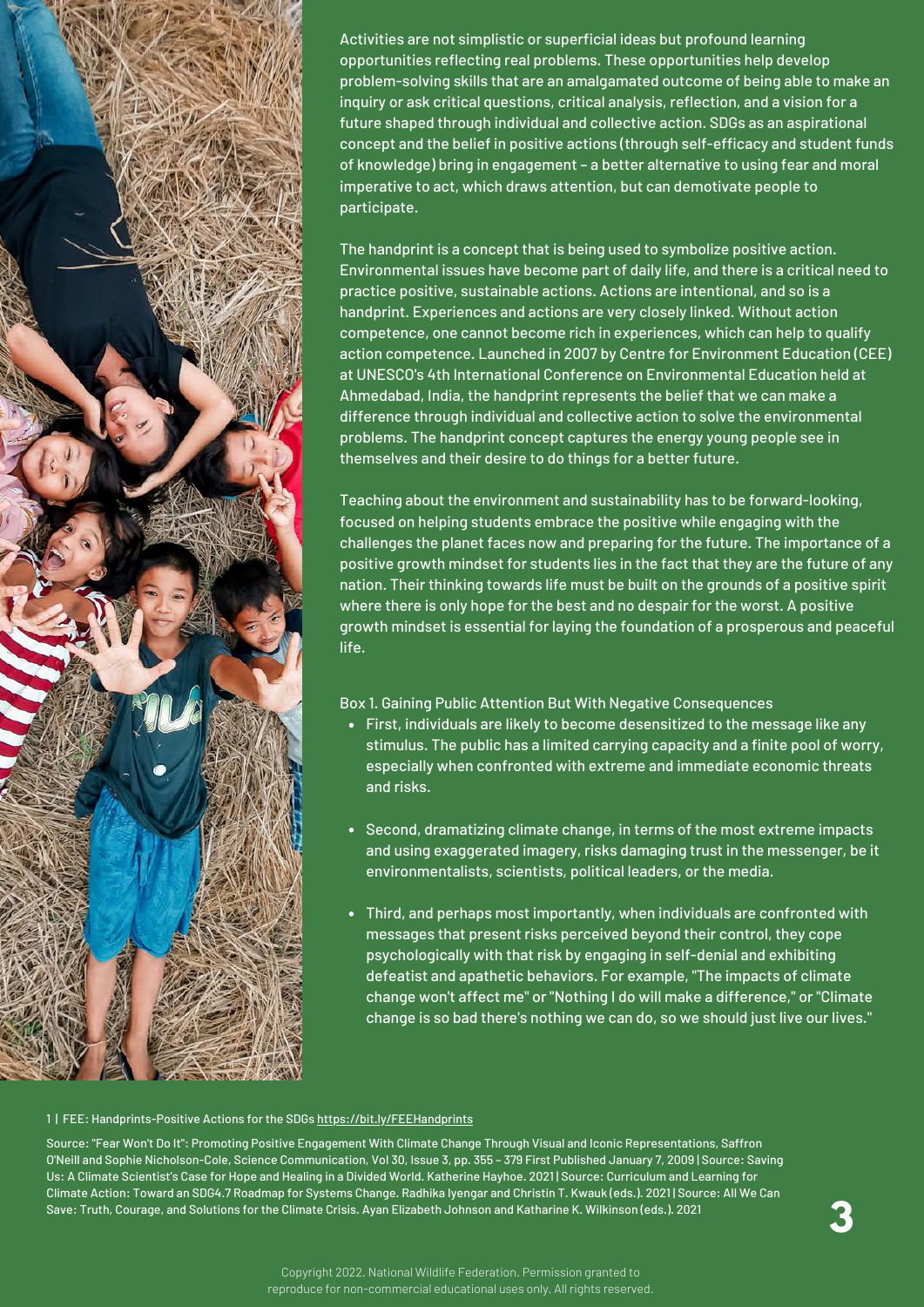# **REDACTED** Activity 1

Name:



#### **MATERIALS**

- pencil
- black marker
- a copy of NASA's A Guide to Climate Change for Kids [https://climatekids.nasa.gov/kids-guide-to-climate-change/kids-guide-to-climate](https://climatekids.nasa.gov/kids-guide-to-climate-change/kids-guide-to-climate-change.pdf)change.pdf

## **NEED TO KNOW**

- Part of this activity can be completed with a partner and some will be completed alone.
- Goal: Use the article to create a climate-themed poem.
- Definitions
	- $\circ$  redact: (verb) to hide or remove parts of a text before publication or distribution.
	- o redacted or blackout poetry: is a method of composing poetry where you narrow down the words you don't want, leaving behind only the words that make up your poem.

- Read NASA's A Guide to Climate Change for Kids to yourself or aloud with or without a partner. WRITE YOUR NAME ON IT.
- Go to Google images and search redacted or blackout poetry for examples of the activity you are about to complete.
- With a pencil underline the words you are considering for your poem. Write down those words on paper in the order they are underlined in the article. Ask yourself. Does this make sense? Are their words missing or words I need to take out?
- Once you are happy with your word choice, pick up your black marker and carefully redact the words that do not make up your poem.
- Find a space where you can practice your poem.
- Share your poem during your class's climate-themed poetry hour.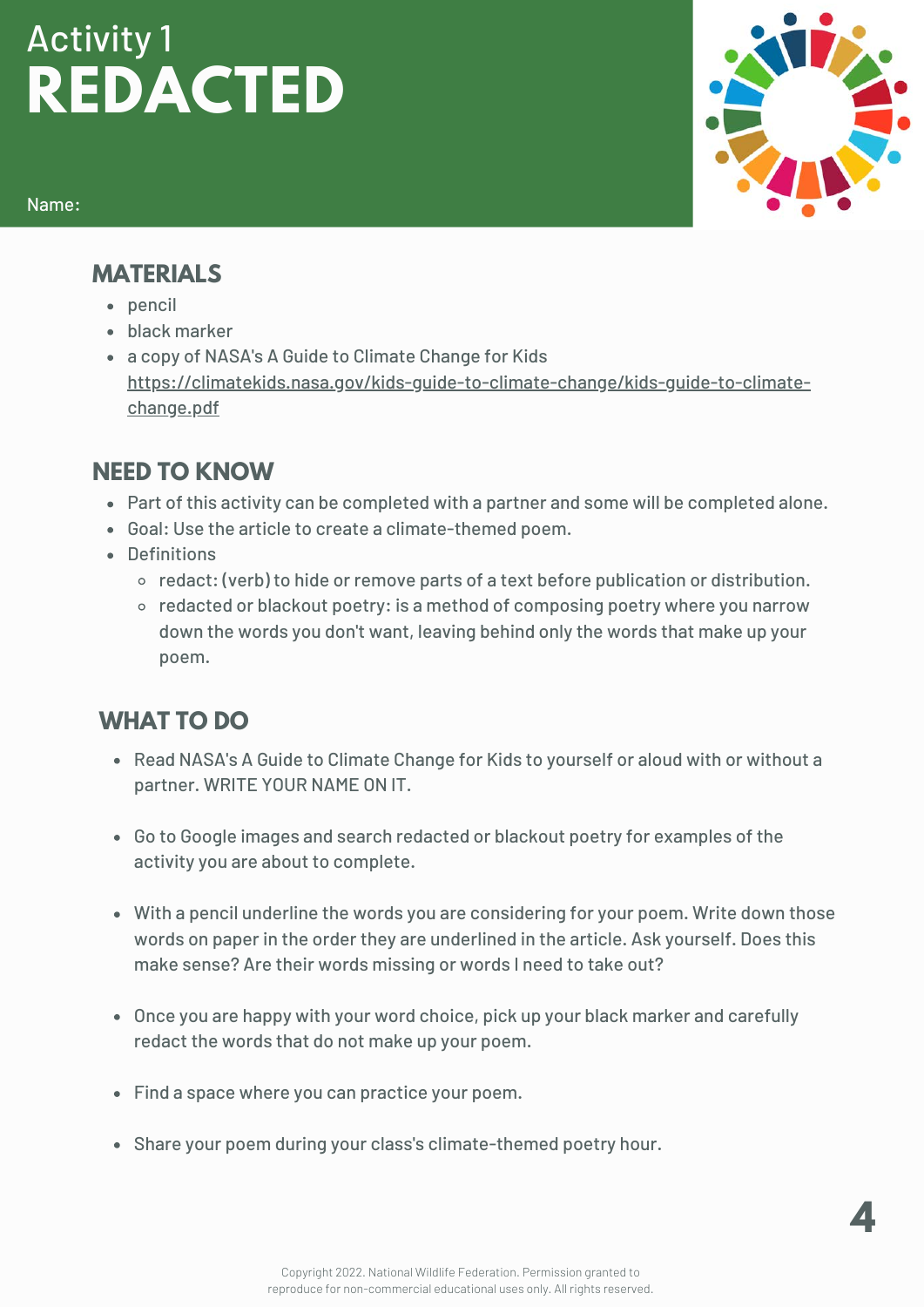# **ILLUSTRATING GOAL 13: CLIMATE ACTION** Activity 2



Name:

#### **MATERIALS**

- scratch paper
- timer or 5-minute hourglass
- Once you understand the assignment gather art materials that will express your thoughts.

#### **NEED TO KNOW**

- Work by yourself.
- Goal: Read goal 13. What would this goal look like illustrated or as other art?
- Share your work with a small group or the whole class and share its meaning.

## **WHAT TO DO**

**GOAL 13 CLIMATE ACTION TAKE URGENT ACTION TO COMBAT CLIMATE CHANGE AND ITS IMPACTS.**

- As you read Goal 13 above think about the people and communities that are most impacted.
- Brain Dump: Set your timer for 5 minutes and use your scratch paper to free form write or draw or both, anything that comes to your mind.
- After the five minutes, reflect on what you see. Either at the bottom of your scratch paper or on the back, respond to this question -- How will you organize and illustrate your thoughts?
- Illustrate your understanding of Goal 13 using the art supplies you gathered or those available to you in class.
- Connect with three other students. In your small group make space for each person to share their work and their responses to the questions below.
	- Describe how your work connects to Goal 13.
	- What feelings came up for you during the brain dump?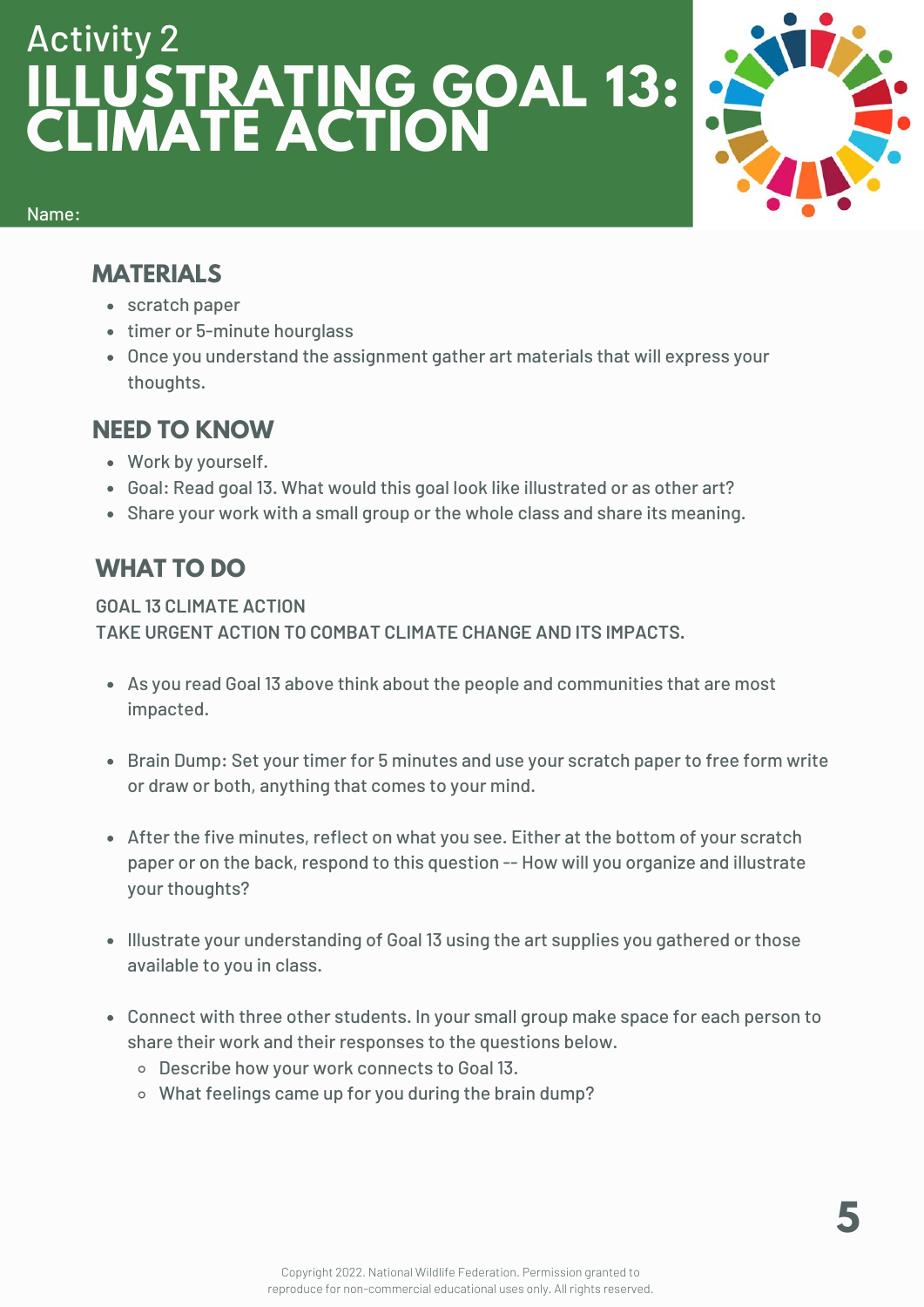# **HOW MIGHT WE...** Activity 3



#### Names:

#### **MATERIALS**

- sticky notes or scraps of paper (1 per person)
- pen/pencil

### **NEED TO KNOW**

- Work in groups of three or four.
- Goal: Rewrite a problem as a question and brainstorm solutions.
- Place a checkmark by each bullet as it is completed.

## **WHAT TO DO**

**PROBLEM: THE CLIMATE IS CHANGING AND HUMANS PLAY A ROLE IN THIS CHANGE.**

- Give each group member one sticky note or small scrap of paper.
- Using the problem above, rewrite it as a question so that solutions can be suggested. Start your question with, "How might we...".
	- *For example. Problem: There is a lot of waste at the end of lunch. Question: How might we reduce the amount of waste at the end of lunch?*
- Place all the questions in the center of the group or place where everyone can see them and take turns reading each one. As a group, choose one question to use in the next bullet.
- A changing climate is a big deal. The changes have big impacts and require big ideas. Using the agreed-upon question, write a list of possible solutions. Write down all suggestions on sticky notes and post them where the group can see them. Draw a star by no more than five suggestions the group would consider investigating.
- Save these solutions in a safe place. They might be used in another activity for future projects.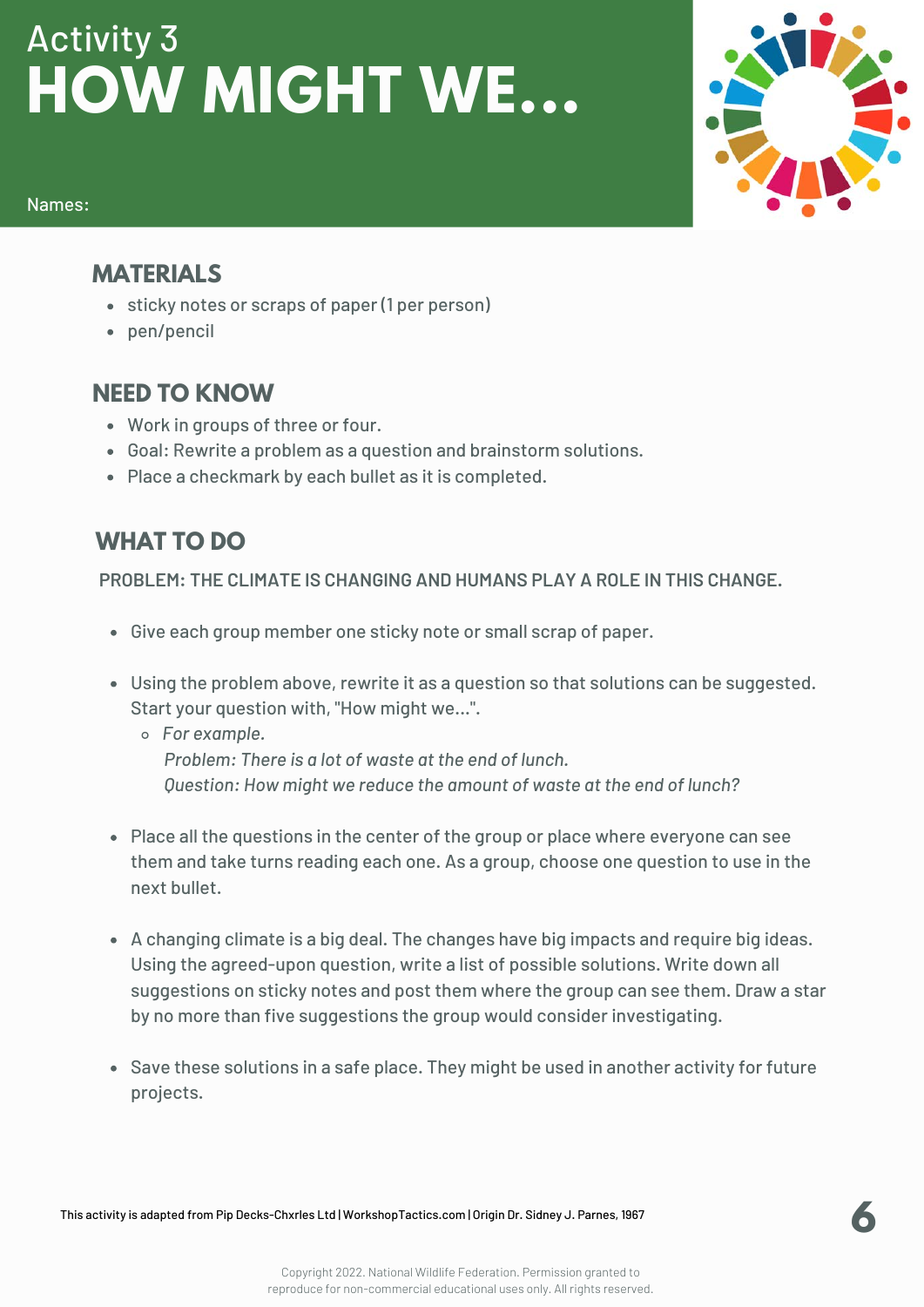# **CLIMATE ADAPTATIONS FOR A RESILIENT SCHOOLYARD** Activity 4 | Day 1



#### Names:

## **NEED TO KNOW-ENTIRE PROJECT**

- This activity is to be completed in a small group of 2-4 people.
- Goal: Complete group research on a climate adaptation topic, model a climate adaptation in your schoolyard, and share your recommendations.
- Before sharing, consider inviting your district's facilities staff, environmental coordinators, or other decision-makers to hear your ideas and to discuss how to bring everyone's ideas to life.

## **TODAY'S NEED TO KNOW**

- Goal: Define terms. Agree upon shared language. Consider what it looks like to adapt to climate change globally and locally.
- Place a checkmark by each bullet as it is completed.

## **WHAT TO DO**

- Get seated with your group.
- Together define these terms. They are important to your group's work. *climate | adaptation | resilient*
- Come up with a definition for climate adaptation and climate resilience. Do not look it up. Share and compare your definitions with two other groups. What are similar and what are different?
- Now, look up the definition for climate adaptation and climate resilience. How close were you to the dictionary definition? Ensure all group members have the agreed-upon definition of climate adaptation written down in their notebooks.
- Watch: *How Can We Adapt to Climate Change All Over the World?* [https://www.youtube.com/watch?v=SLIuDOD8HL0.](https://www.youtube.com/watch?v=SLIuDOD8HL0) After watching discuss these questions with your group.
	- What impacts from climate change have you observed at school, at home, or on the local news?
	- $\circ$  If we want the school to be better prepared for a changing climate, what adaptations or solutions could be of benefit?

## **MATERIALS**

- pen/pencil
- notebook
- internet access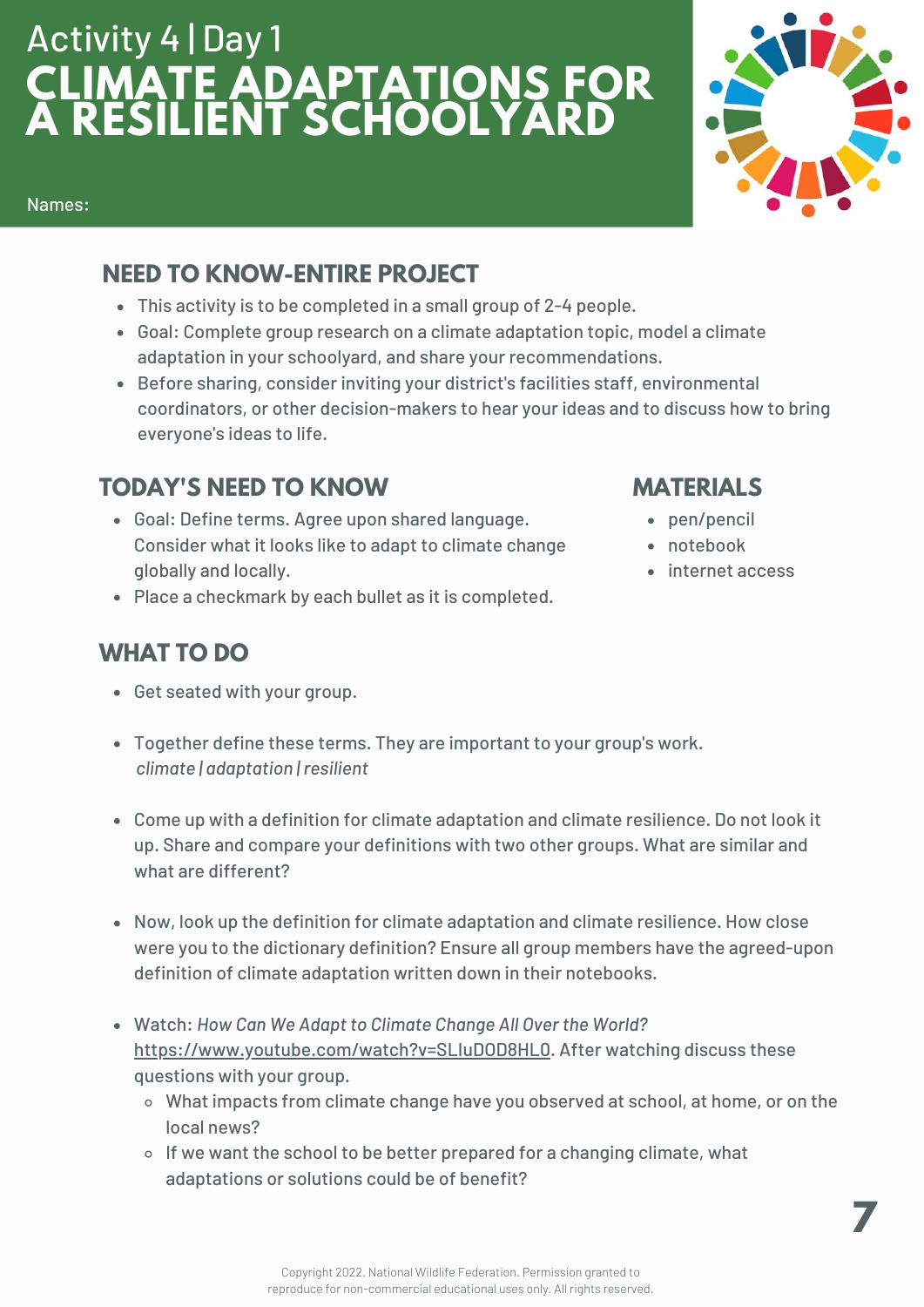## **CLIMATE ADAPTATIONS FOR A RESILIENT SCHOOLYARD** Activity 4 | Day 2: Identify the Problem



#### Names:

#### **TODAY'S NEED TO KNOW**

- Complete this activity with your group.
- Goal: With your group, choose and research a climate adaptation. Your teacher will provide instructions on choosing an adaptation. Then develop a problem statement.
- Place a checkmark by each bullet as it is completed.

### **MATERIALS**

- pen/pencil
- notebook

- Get seated with your group.
- Pick your topic, according to the instructions your teacher provides, and define what the adaptation is, and its purpose.
- **IDENTIFY THE PROBLEM**: This statement will give your group a foundation to complete this project and will help your group stay on topic. It can be easy to get off topic when discussing a complex problem like climate change.
	- o As the climate changes what are the impacts on the schoolyard? You may see some impacts now or can expect them in the near future. Being proactive instead of reactive helps us make more mindful and informed decisions.
	- o What will success look like when we complete this project?
	- Each group member, in their notebook, needs to agree on how to complete the next three statements and write the response to question three. Remember these statements will be used to set the table for your project and help keep you on topic.
		- Using [*insert adaptation*] is designed to [*insert how it will work*]. 1.
		- We have observed that our schoolyard is [*insert one: currently impacted by a* 2. *changing climate OR is vulnerable to a changing climate*] and impacts look like [insert impact(s), like flooding or drought].
		- 3. How might we use [insert adaptation], a climate adaptation, so that our schoolyard is more climate resilient?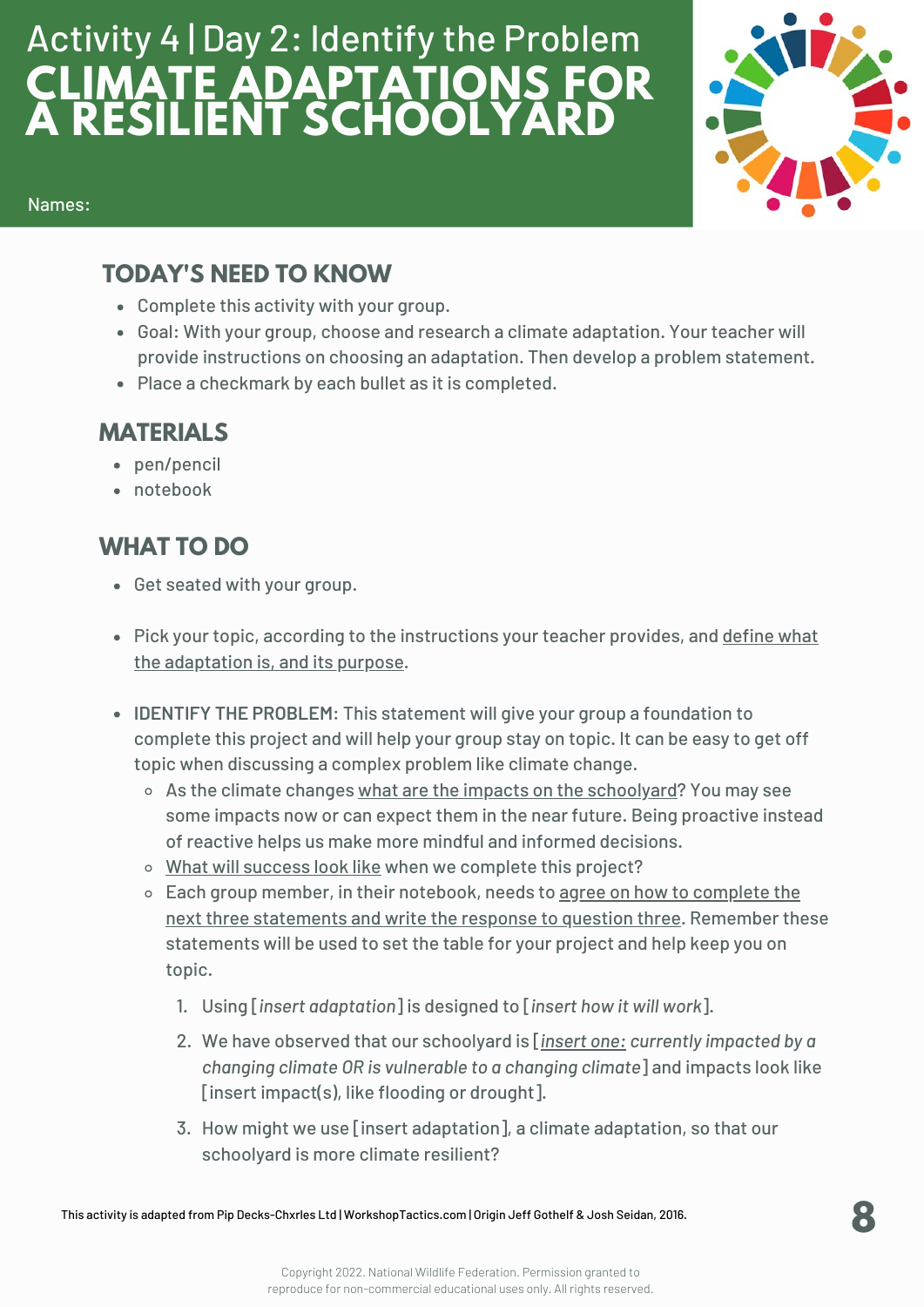# **CLIMATE ADAPTATIONS FOR A RESILIENT SCHOOLYARD** Activity 4 | Adaptation Card for Day 2



|                  | Δ                                               | B                                                    |                                                                    |
|------------------|-------------------------------------------------|------------------------------------------------------|--------------------------------------------------------------------|
|                  | <b>RAIN</b><br><b>WATER</b><br>COLLECTION       | <b>PERMEABLE</b><br><b>PAVEMENT</b>                  | <b>TREES</b>                                                       |
| $\boldsymbol{2}$ | <b>NATIVE</b><br><b>PLANT</b><br><b>GARDENS</b> | <b>CHOOSE</b><br><b>YOUR OWN</b><br><b>ADVENTURE</b> | SOIL<br><b>HEALTH</b>                                              |
| 3                | <b>CAMPAIGN</b>                                 | <b>RAIN</b><br><b>GARDENS</b>                        | <b>RETENTION</b><br><b>AND</b><br><b>DETENTION</b><br><b>PONDS</b> |

Copyright 2022. National Wildlife Federation. Permission granted to reproduce for non-commercial educational uses only. All rights reserved.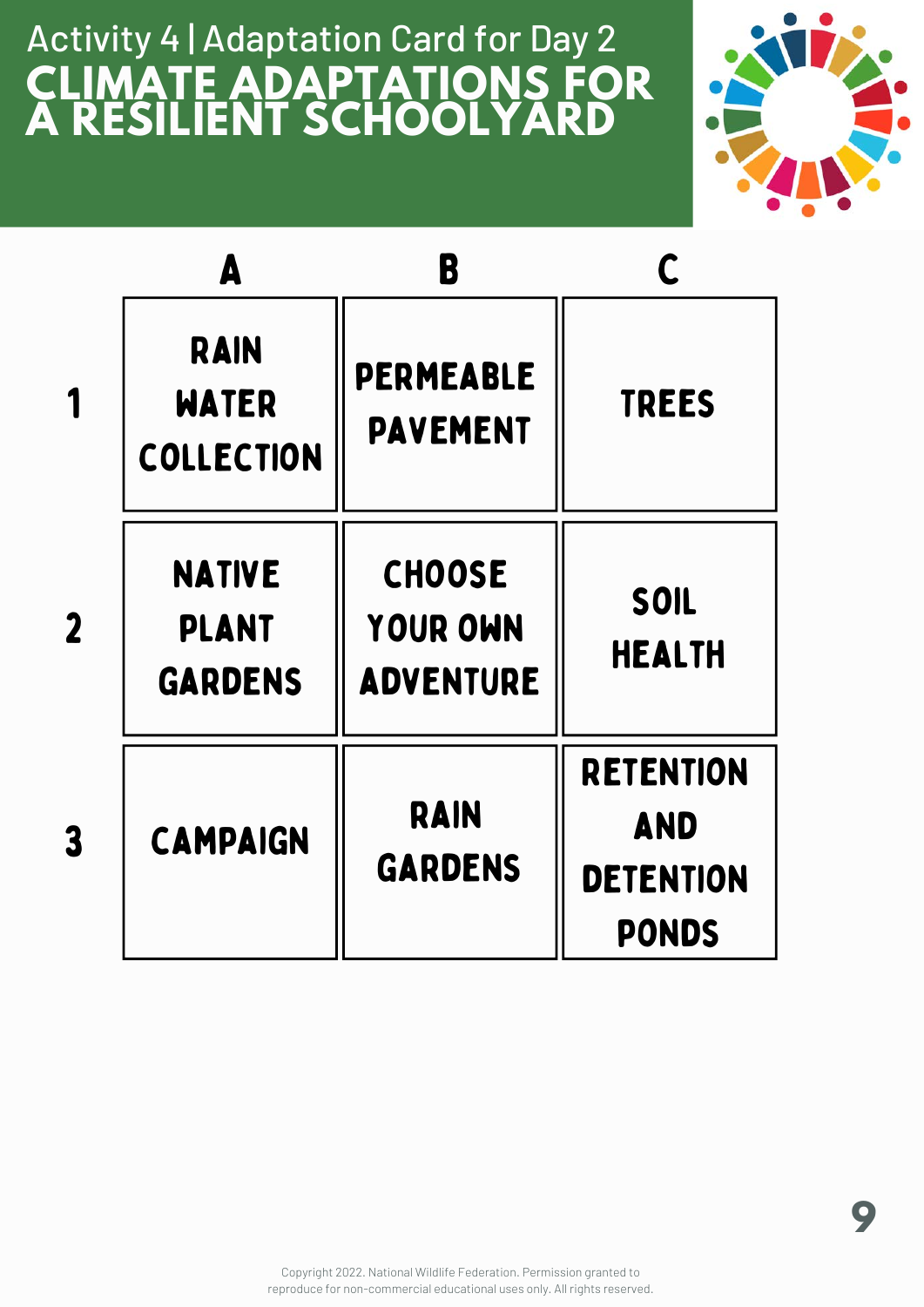# **CLIMATE ADAPTATIONS FOR A RESILIENT SCHOOLYARD** Activity 4 | Day 3: Idea Insect



#### Names:

#### **TODAY'S NEED TO KNOW**

- Complete this activity with your group.
- Goal: Develop your project idea by evaluating it against a set of questions.
- Place a checkmark by each bullet as it is completed.

#### **MATERIALS**

pen/pencil

- Get seated with your group.
- Before you can think more deeply about your idea, who in the community should you consult (interview), e.g. community members most impacted by a changing climate, civic leaders, district facilities staff, Indigenous leaders and elders, organizations in your community who work on climate adaptions?
- Does your idea have strong legs? You might think you have a great idea, but when you evaluate the idea against a set of questions, you can quickly realize you might need to think again. Draw the design on your large surface (poster/butcher paper/sticky note). Write the actual project name and description your group has agreed upon.
- Answer each question a. through f. Consider answering the questions in your notebook before adding them to your insect. Don't forget to share.
	- Who is the project for, and how does it help them? a.
	- What makes it different than what already exists? b.
	- c. Is the idea concrete? Can you visualize it in your mind?
	- d. Is the idea realistic? Can it be achieved?
	- e. How would you explain it clearly in one sentence.
	- f. What is the story? How do you tell others about the idea?

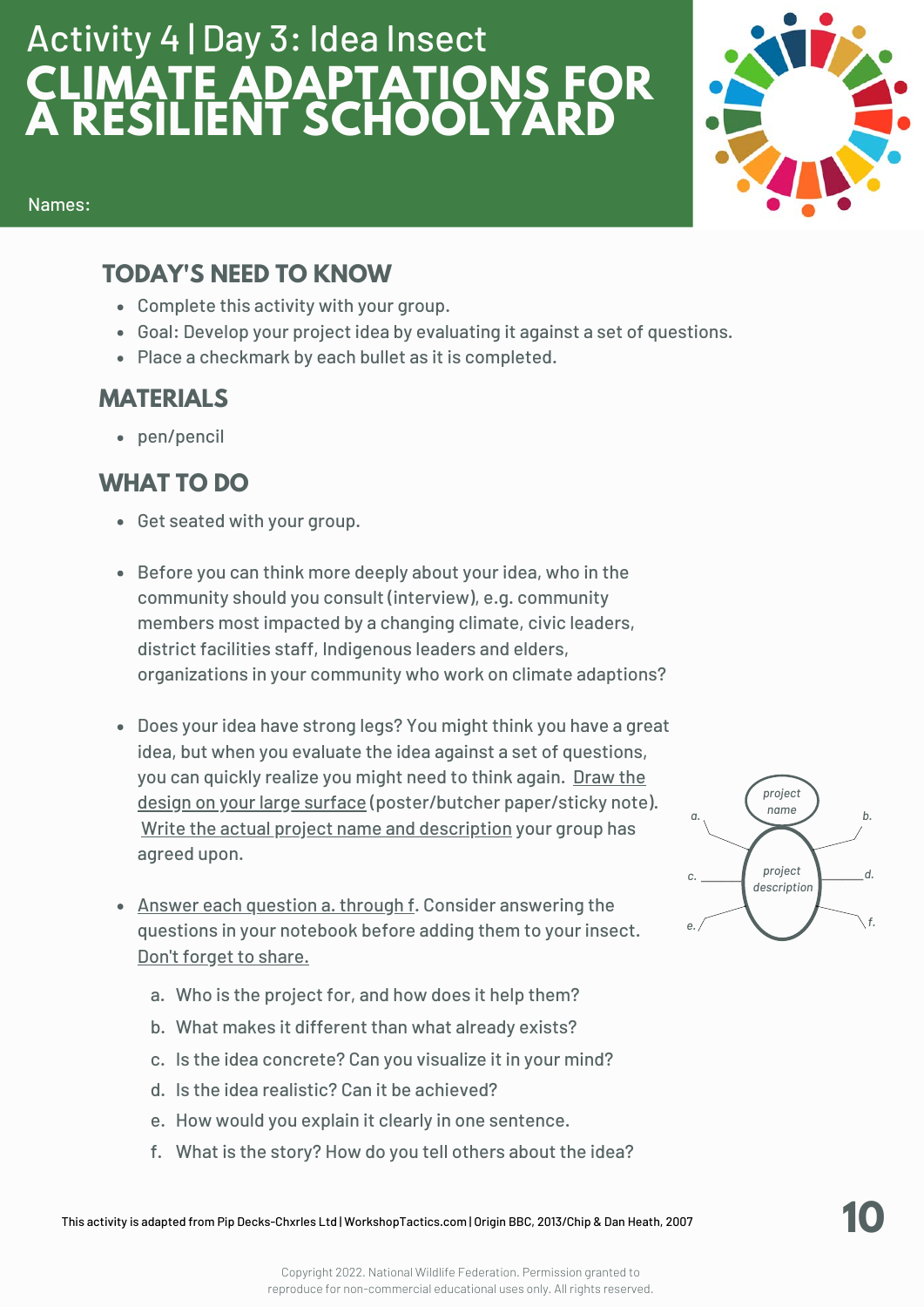# **CLIMATE ADAPTATIONS FOR A RESILIENT SCHOOLYARD** Activity 4 | Day 4: Storyboard



#### Names:

#### **TODAY'S NEED TO KNOW**

- Complete this activity with your group.
- Goal: Create a storyboard that takes your project through real interactions to understand better how your idea will work, and the project will unfold.
- Definition
	- storyboard: a sequence of drawings, typically with some directions and dialogue, representing the shots planned for a movie, show, or project.
- Place a checkmark by each bullet as it is completed.

## **MATERIALS**

- pen/pencil
- storyboard outline

- Get seated with your group, and use the storyboard on the back to sequence your project. **If you run out of room use notebook, scratch, or computer paper to create more spaces.**
- **Note:** If you'd like examples, Google "storyboards" and choose images.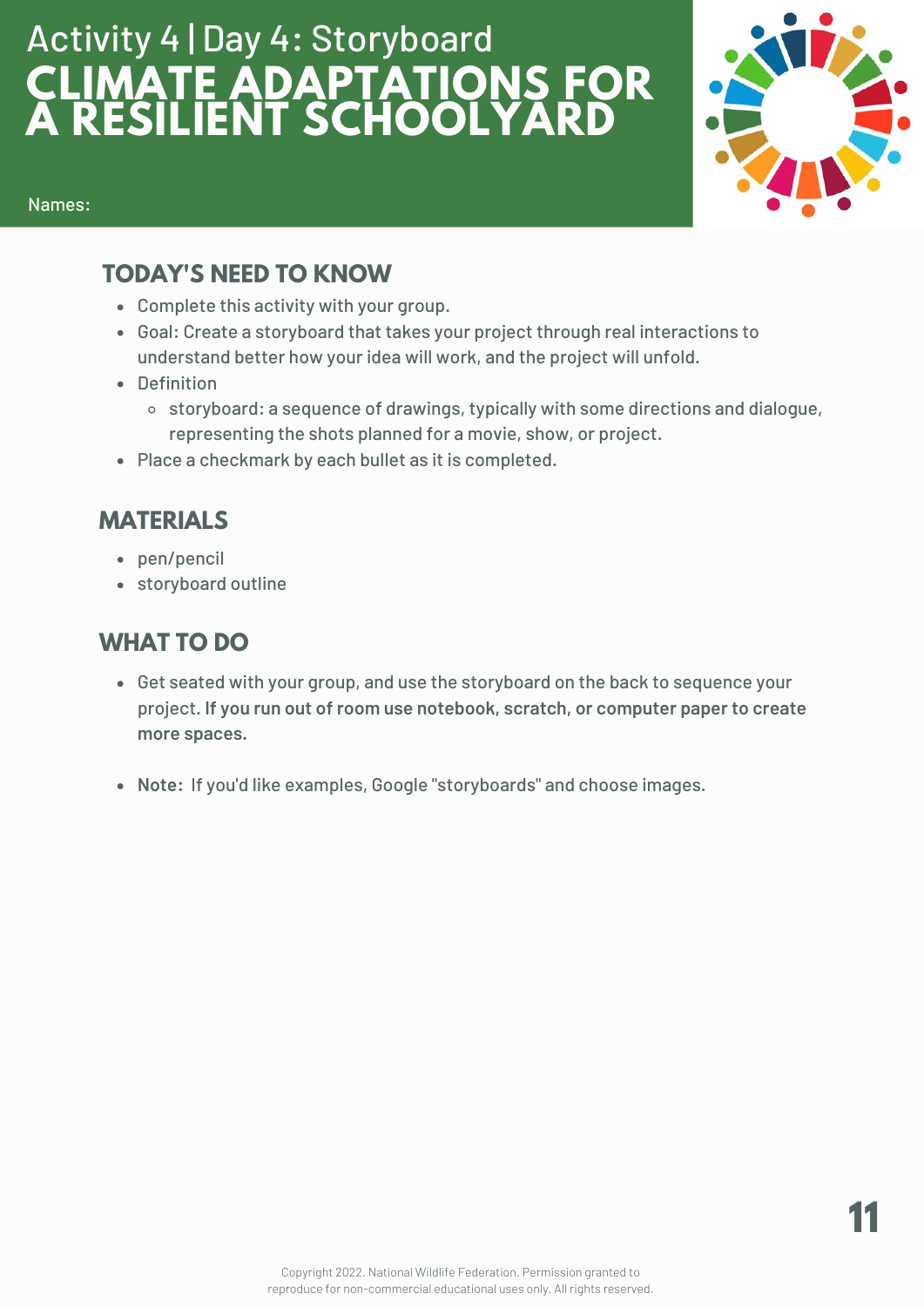# **CLIMATE ADAPTATIONS FOR A RESILIENT SCHOOLYARD** Activity 4 | Day 4: Storyboard Outline



Names:

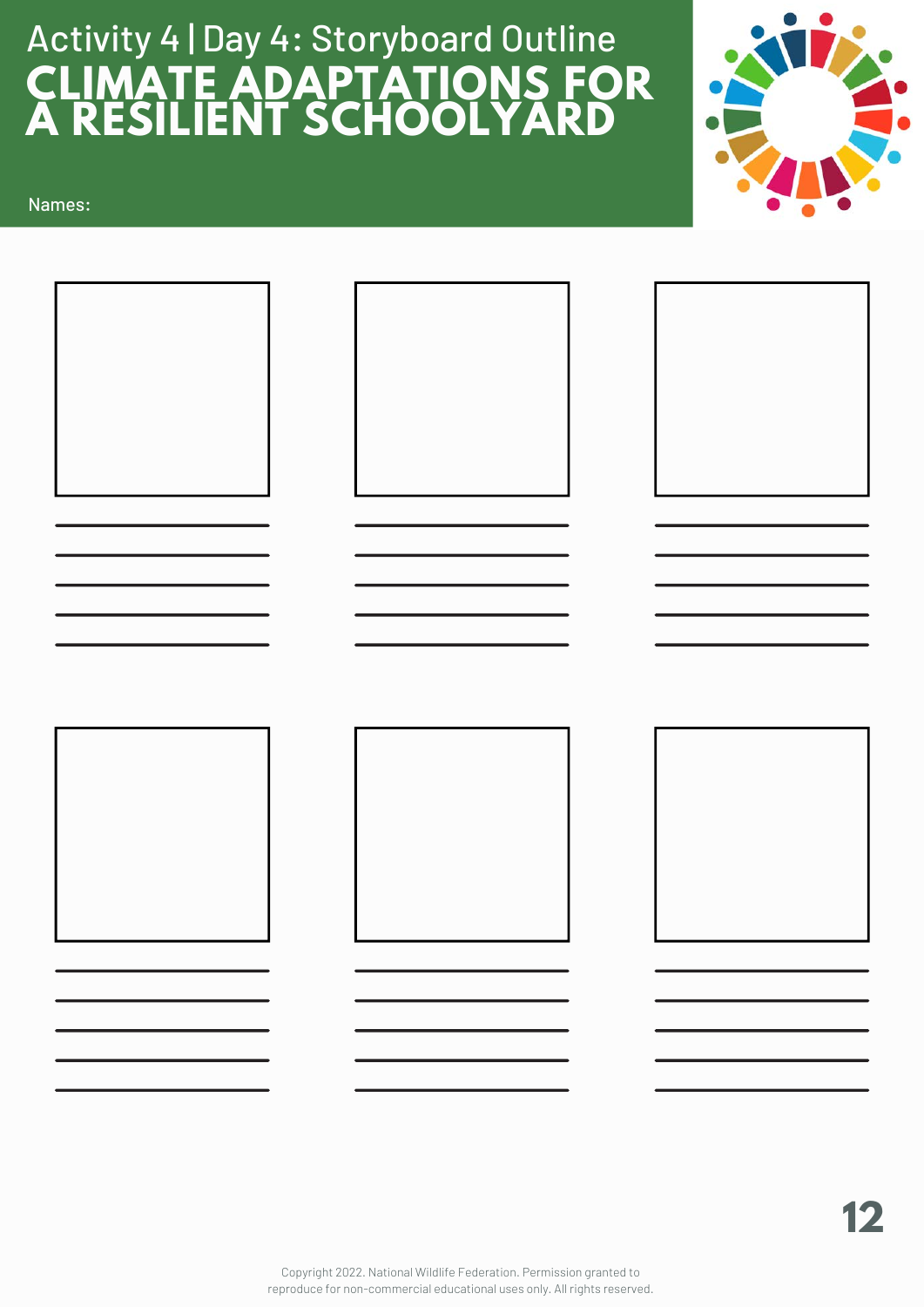# **CLIMATE ADAPTATIONS FOR A RESILIENT SCHOOLYARD** Activity 4 | Day 5: Make A Model



#### Names:

#### **TODAY'S NEED TO KNOW**

- Complete this activity with your group.
- Goal: Create a model showing where your climate adaptations will be located. Be able to explain what the adaption is and how it works.
- Invite the people you interviewed to hear about your final plan and project.
- Who are the decision-makers who can bring your plan and model to life? Invite them to learn about your climate adaptation recommendations.
- Place a checkmark by each bullet as it is completed.

## **MATERIALS**

Your group's model can be built or be a digital representation of your project. Gather materials accordingly.

- Get seated with your group.
- Using your storyboard, create a visualization of your project--a model--a 3D representation of what your group's solution will look like. You will present your model to the class and potentially others in the community who can help bring your solution to life.
- **REMEMBER**: Use the previous activities (see below) to inform whom the climate adaptation benefits (who is it for/who does it help) and provide evidence for why the climate adaptation is needed.
	- Activity 1: Redacted
	- Activity 2: Goal 13
	- Activity 3: How Might We
	- o Activity 4: Days 1-4 | Climate Resilient Schoolyards
- Gather your materials and follow your teacher's directions for progress and completion dates.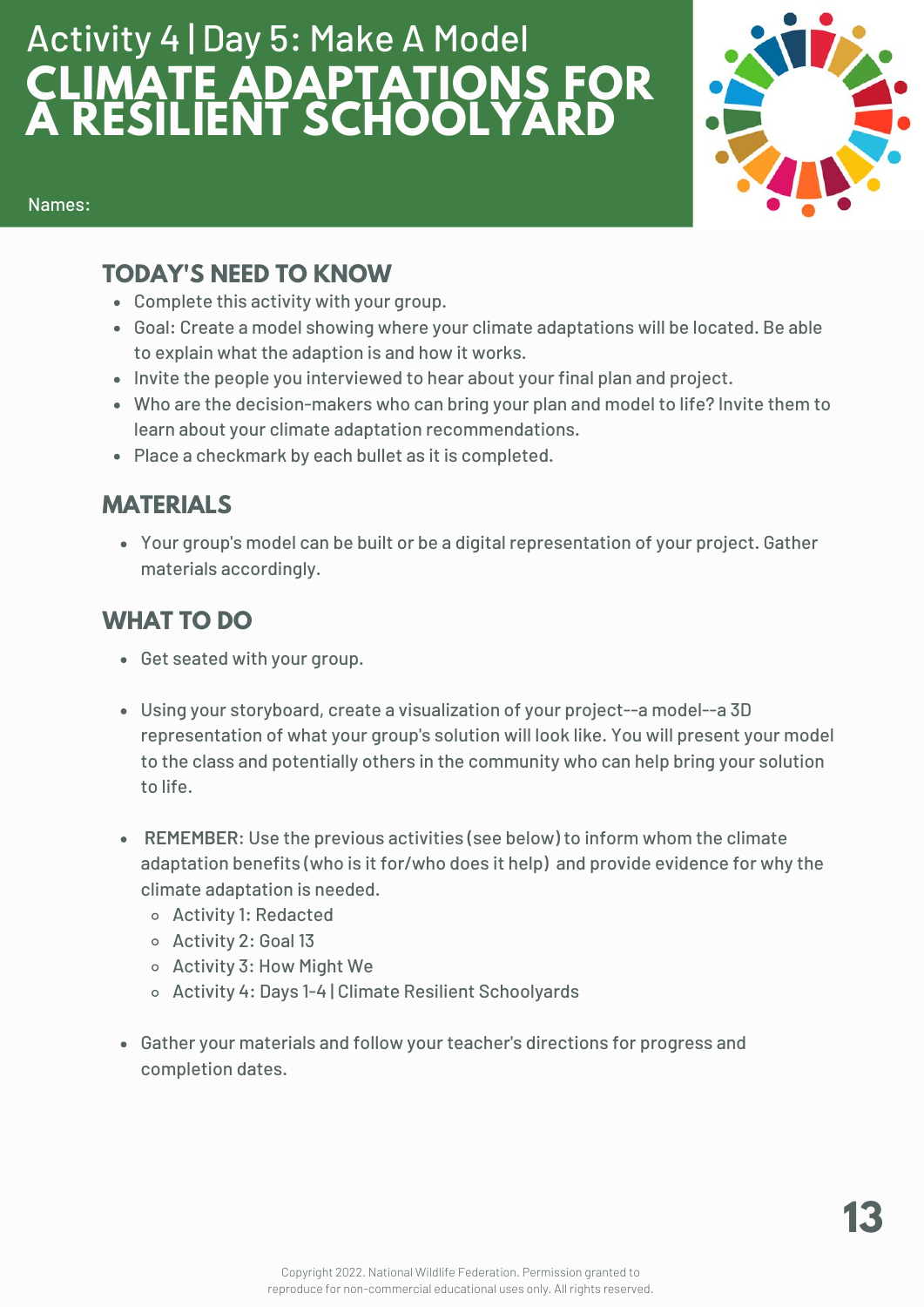# **HOPE** Activity 5

#### Name:

#### **MATERIALS**

- internet access
- white cardstock or computer paper
- colors of your choice-colored pencils, crayons, watercolors, colored pens, etc.

#### **NEED TO KNOW**

- Complete this activity on your own.
- Goal: Create an observational art piece that shares a hopeful climate message for the future.
- Definition
	- observational art: drawing what you see, experience, feel, hope for.
- Place a checkmark by each bullet as it is completed.

- On a scratch piece of paper, in the center of the page write the words climate and future. Around those words write down words, sentence fragments, and sentences that express your feelings, ideas, and hopes for the climate future. There are no right or wrong responses. This is a brain dump and free-writing activity.
- Mari (said like starry) Andrew is an observational artist. Review how she illustrates her emotions, lived experiences, and ideas. Go to My Modern Met, [https://mymodernmet.com/mari-andrew-empowering-illustrations/.](https://mymodernmet.com/mari-andrew-empowering-illustrations/)
- Using your reflection from bullet one and inspiration from Mari Andrew's artwork create an observational art piece that conveys a hopeful climate future.
- As a class, host an art show. Together, determine:
	- where it will be hosted, e.g. library, classroom, etc.;
	- what time it will be hosted or how long art will be on exhibit;
	- who will be invited; and
	- o how will the information get out?